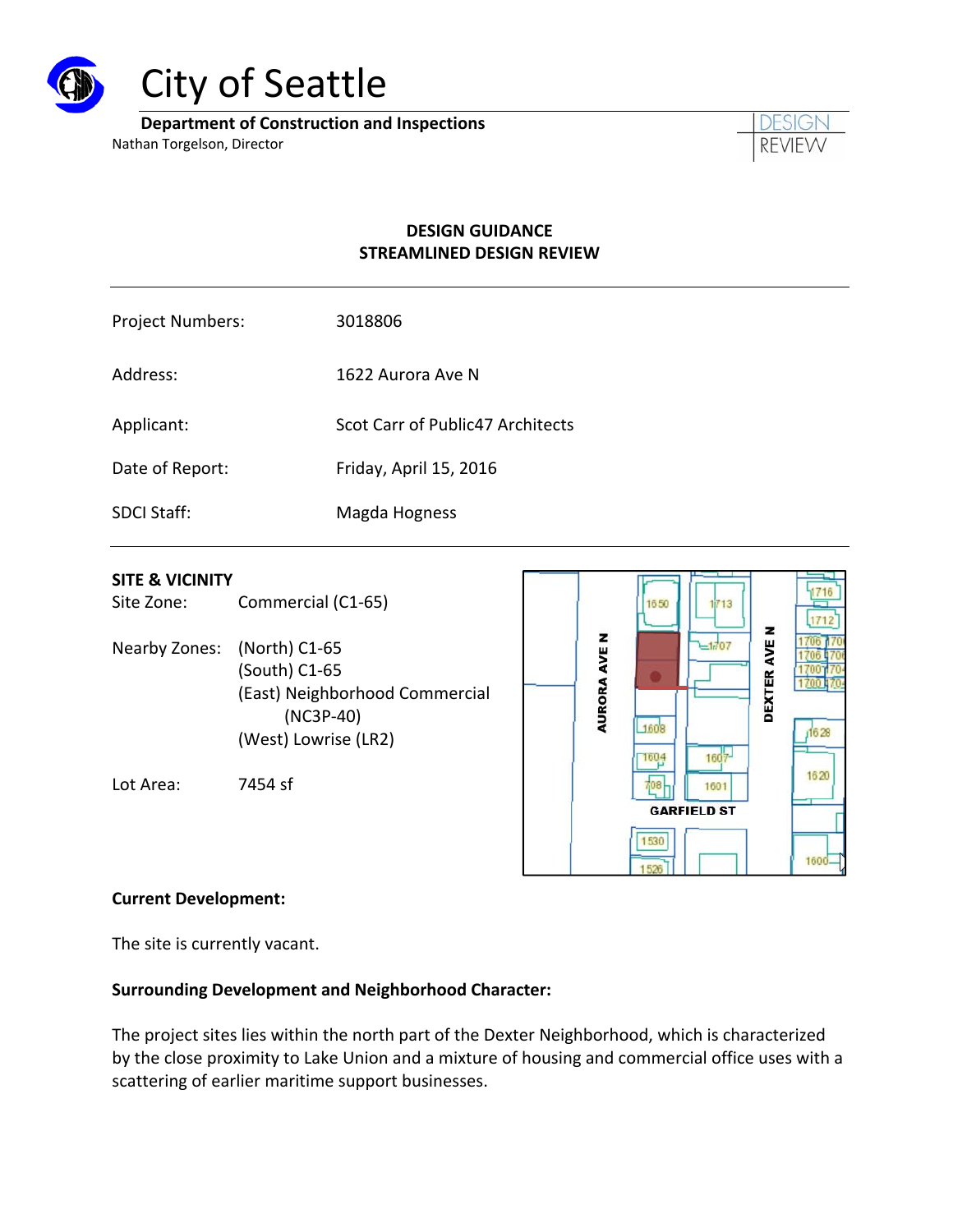Mixed use and residential structures of various scales are located along Aurora Avenue. Substantial new development includes a mixture of residential, commercial and mixed ‐use buildings that have been recently constructed or are under review for this area. Across the alley to the east, a proposal for a 4‐story building containing 62 residential units is currently being constructed under project 3015186.

Dexter Avenue N. is an established major bike route from the northern part of the city to downtown. Aurora Ave N., also known as State Route 99, is a heavily traveled road that cuts off the neighborhood from the Queen Anne Neighborhood to the west. The closest pedestrian crossing is located at Galer St, two blocks to the south. Bus routes run on Aurora Ave N and Dexter Ave.

# **PROJECT DESCRIPTION**

The proposal is for a 5‐story structure containing 42 apartment units and 3 live‐work units and parking for 30 vehicles to be provided below grade.

#### **BACKGROUND**

The subject site was granted Relief From Prohibition On Steep Slope Development by the SDCI Geotechnical Engineer on November 14, 2014 and an updated approval was granted on March 30, 2015 under project number 6439228:

*"ECA review is required. The November 14, 2014 decision was based on information pertaining to a property to the north of the subject property. Additional information was submitted on March 20, 2015 that included site‐specific explorations and sections developed by Hart Crowser, Inc. Based on a review of the submitted information, and the City GIS system, DPD concludes that the ECA Steep Slope Area on the property appears to have been created by previous legal grading. Consequently, the project qualifies for the Relief From Prohibition On Steep Slope Development criteria, as described in SMC 25.09.180 B2b. An ECA Steep Slope Area Variance, or an Exception, is not required to develop this property. The ECA General, and Landslide‐Hazard Development Standards and criteria still apply."*

#### **PUBLIC COMMENT**

The following public comment was received:

- Would like to see more parking incorporated; at least one parking spot per apartment/live‐work unit.
- Adequate space for loading and deliveries should be included. At this time the tenants of the Summit Apt. load and unload in the slow down lane on Aurora Ave. which causes many collisions at the juncture; the slow down lane should be extended further south.
- Noted that another new building across the alley has taken a couple of feet from the alley and made it difficult to reach their parking garage; would like to see access provided during construction.
- Many people will come via Dexter or ride their bikes; an entry for people on the alley side should be incorporated.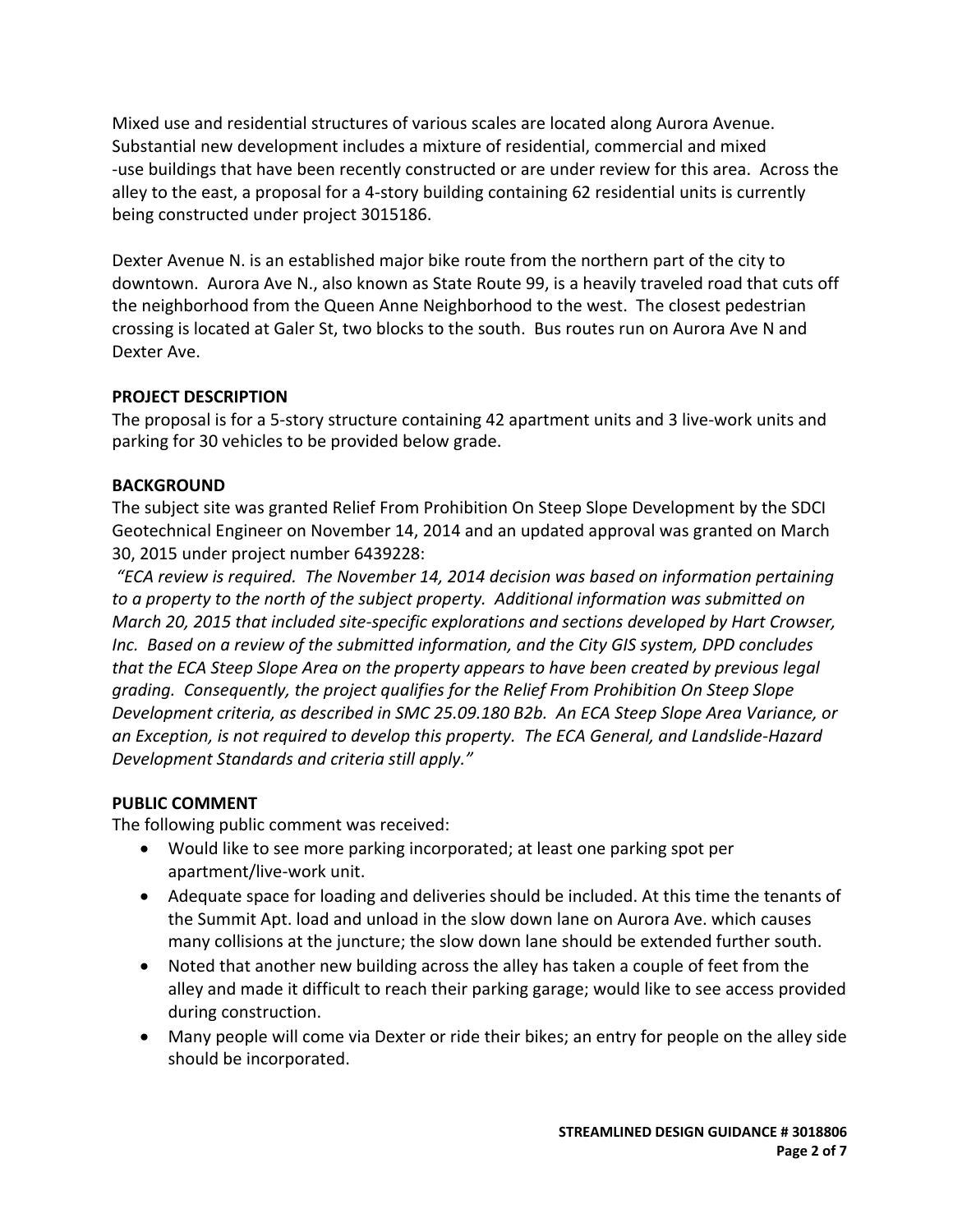#### **PRIORITIES & RECOMMENDATIONS**

After visiting the site, considering the analysis of the site and context provided by the proponents, and public comment, the Design Review Planner provided the following siting and design guidance. The Planner identified the Citywide Design Guidelines of highest priority for this project.

- 1) **Natural Systems and Site Features:** The proposed siting of the structure requires the removal of an existing Exceptional Tree. Staff reviewed the applicant's analysis of the existing Exceptional Tree, a 24" Maple, on the property and the Exceptional Tree retention building footprint scheme. Staff agrees the retention of this scheme would significantly compromise the siting of the building, massing and architectural concept due to the central location of the tree and significant slope. This removal of the tree would provide an overall design that would better meet the intent of Design Review Guidelines CS2 Urban Pattern and Form and DC2 Architectural Concept by strengthening the most desirable forms and patterns of the streets and blocks in the surrounding area and. The proposed location of the replacement trees should be visible to the public and use the opportunity to add interest to the frontage along Aurora, potentially with small sculptural trees. Along with the Master Use Permit, provide more information on efforts and design intent for the replacement canopy. (CS2, DC2‐A, DC2‐B)
- 2) **Massing and Respect for Adjacent Sites:** The massing composition provides a unified and functional design that fits well on the site and within its surroundings.
	- a. The massing has a strong presence, breaks down the perceived scale and bulk of the entire structure and provides a compelling composition. Each massing shift is further reinforced by material applications and fenestration patterns and should be carried forward in the final design. (DC2‐B‐1, DC2‐C‐2, DC2‐D‐2)
	- b. The recessed balconies along the alley façade provide depth to the facade and should be carried forward in the final design. (DC2‐A‐2, DC2‐B‐1, DC2‐C‐2, DC2‐D)
	- c. More information is needed to demonstrate how the east facade is an appropriate response to the zoning transition. A window overlay diagram for the east elevation should be provided to demonstrate a negligible window overlap. (CS2‐D‐5 , DC2‐B‐1)
- 3) **Walkability and Wayfinding:** Developing the transition from the lobby and live/work units entries and site circulation is important to provide opportunities for interaction and improve wayfinding.
	- a. Staff strongly supports a planted buffer and elevated connection for the live/work units and lobby entry. These design elements should be carried forward in the final design. (PL2‐D‐1, PL3‐A‐3, PL3‐A‐4, PL3‐B‐4)
	- b. All primary entries should be obvious, identifiable, and distinctive and not rely just on accent color. Explore a façade reveal where the plane shift occurs or another subtle way to demarcate the lobby. As the design develops, show how lighting and addressing will be incorporated. (PL2‐D‐1, PL3‐A)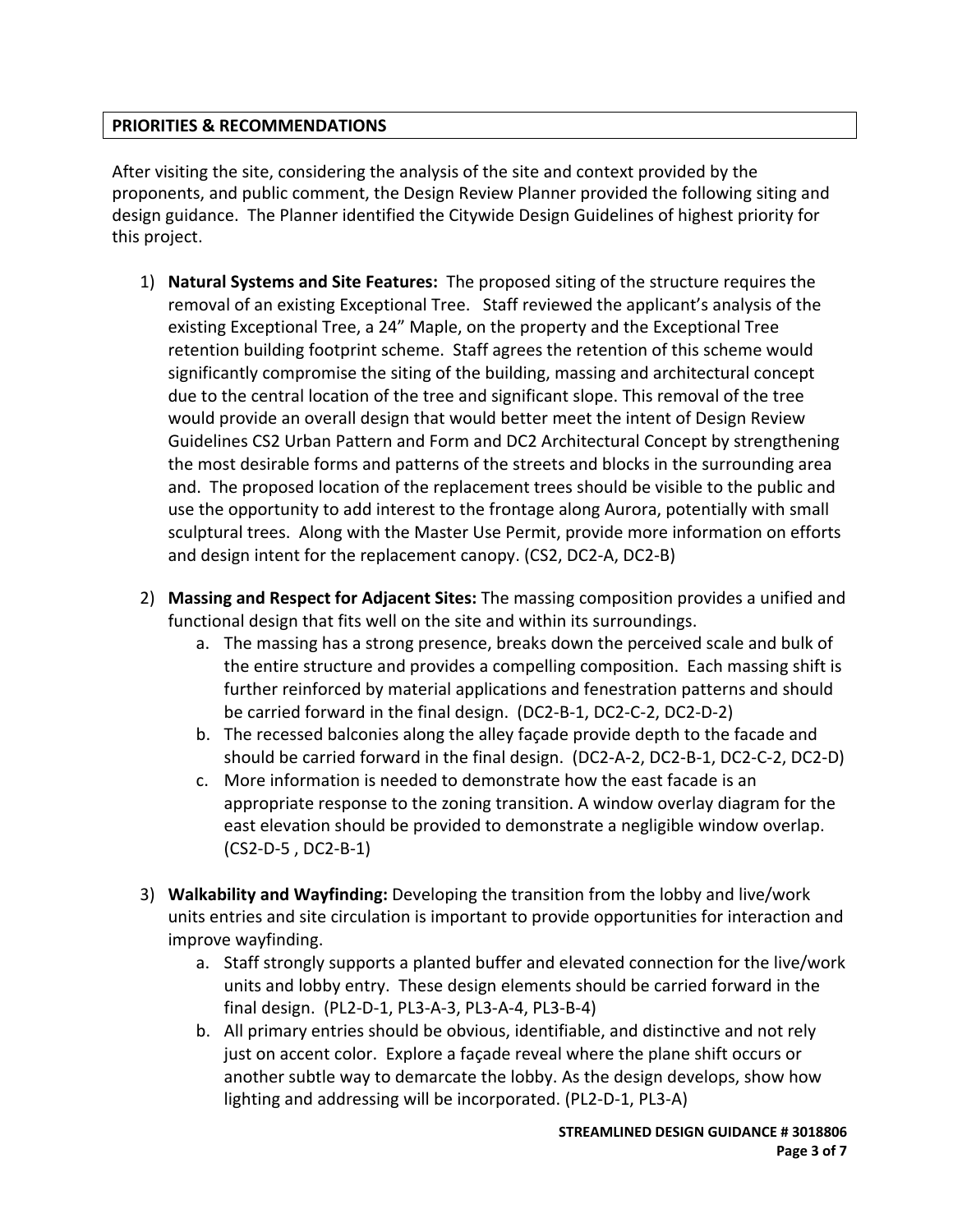- c. Include lighting where appropriate to give a sense of security to walkways, parking areas, and entries without glaring lights. Provide a lighting plan. (PL2‐B‐2, DC4‐C)
- 4) **Architectural Concept and Materials:** The treatment of the proposed materials further breaks down the perceived bulk and scale and improves the overall composition.
	- a. The corten metal panel and ribbed metal cladding provides scale and texture to the facades and should be maintained. (DC2‐B‐1, DC2‐D‐2, DC4‐A‐1)
	- b. The soffit of the cantilevered massing will be highly visible. Consider the material treatment of this surface as well as the balcony surfaces to strengthen the design concept. (DC2‐B‐1, DC2‐C‐2, DC2‐D‐2)
	- c. Resolve the blank wall conditions shown on the lower portion of the north and south, and east facades with texture and material treatment; study extending down the ribbed metal siding down to break up the frontage. Refine and provide more information on the green screen proposed along the alley. Relate the height and width of the screen to another datum to avoid a tacked on appearance and provide information on the type of planting proposed. (DC2‐B, DC2‐C, DC2‐D)
	- d. The rooftop elevator overrun and stair tower should be minimized to the greatest extent possible. Study the potential to strengthen and unify the overall composition, potentially by angling the form. (CS2‐D, DC2‐B‐1, DC2‐C‐2, DC2‐D)
	- e. For the upper building mass, study and revise the thickness of the framed wrapped expression along the alley frontage to read as a unified composition. (CS2‐D, DC2‐B‐1, DC2‐C‐2, DC2‐D)
	- f. Material joints relate to fenestration patterns and should be maintained. (DC2‐A‐ 2, DC2‐B‐1, DC2‐D‐2, DC4‐A‐1)
- 5) **Landscape and Open Space Concept:** Add trees to soften the Aurora street frontage area and contribute to a more pleasant pedestrian experience. Provide more information on specific planting, fencing and the proposed improvements in the right of way. Resolve how the lower level massing and setback create a cohesive design. While further developing the design, provide an inviting transition from the street to unit entries and create opportunities improve wayfinding. (CS1‐D‐1, CS2‐D‐2, PL1‐B, PL1‐C, DC3‐A‐1, DC3‐ C‐2, DC4‐D)

# **DESIGN REVIEW GUIDELINES**

The priority Citywide and Neighborhood guidelines identified by the Board as Priority Guidelines are summarized below, while all guidelines remain applicable. For the full text please visit the Design Review website.

# **CONTEXT & SITE**

**CS2 Urban Pattern and Form: Strengthen the most desirable forms, characteristics, and patterns of the streets, block faces, and open spaces in the surrounding area.**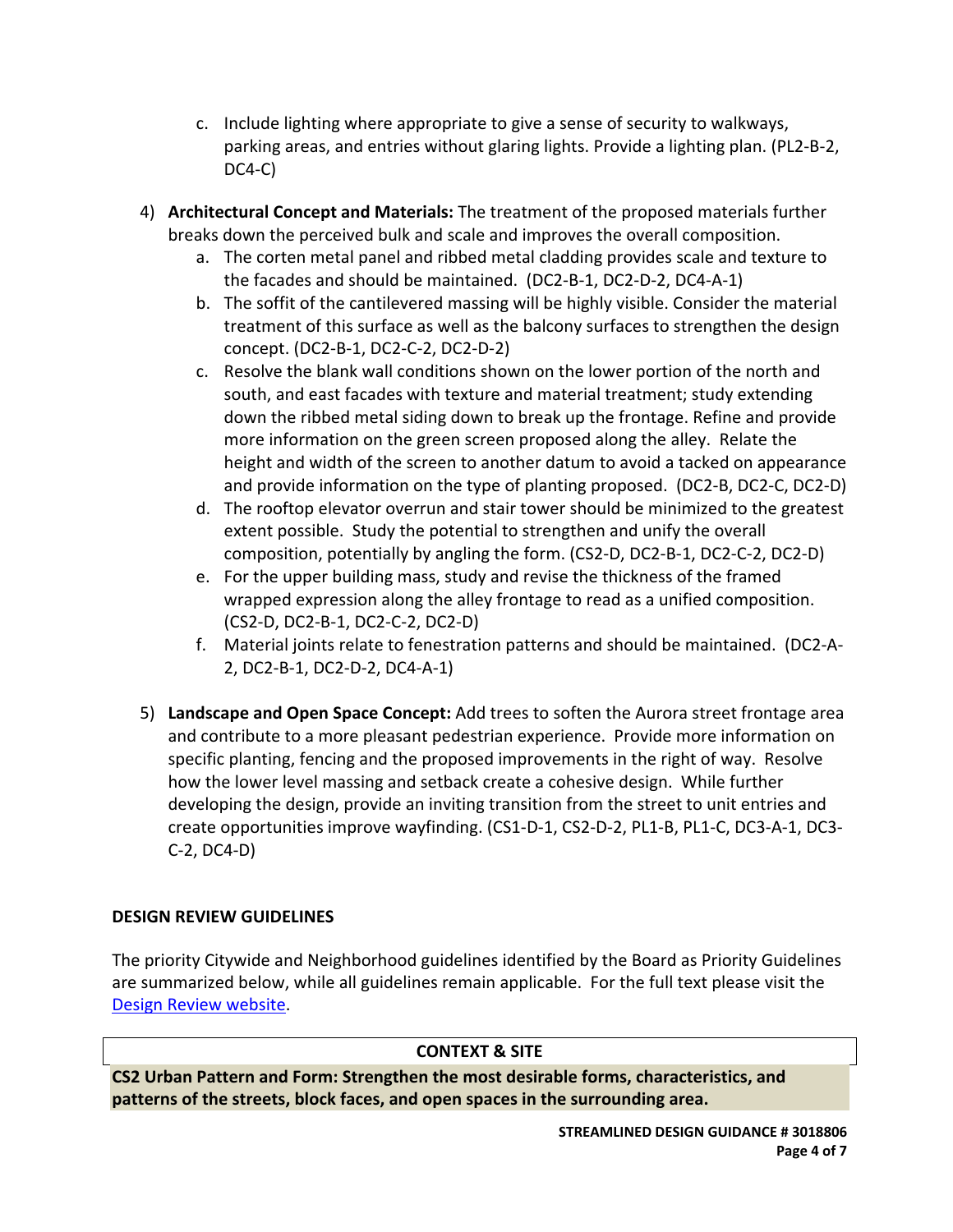#### **CS2‐B Adjacent Sites, Streets, and Open Spaces**

**CS2‐B‐2. Connection to the Street:** Identify opportunities for the project to make a strong connection to the street and public realm.

**CS2‐D Height, Bulk, and Scale**

**CS2‐D‐2. Existing Site Features:** Use changes in topography, site shape, and vegetation or structures to help make a successful fit with adjacent properties.

**CS2‐D‐3. Zone Transitions:** For projects located at the edge of different zones, provide an appropriate transition or complement to the adjacent zone(s). Projects should create a step in perceived height, bulk and scale between the anticipated development potential of the adjacent zone and the proposed development.

**CS2‐D‐4. Massing Choices:** Strive for a successful transition between zones where a project abuts a less intense zone.

**CS2‐D‐5. Respect for Adjacent Sites:** Respect adjacent properties with design and site planning to minimize disrupting the privacy of residents in adjacent buildings.

#### **PUBLIC LIFE**

#### **PL1 Connectivity: Complement and contribute to the network of open spaces around the site and the connections among them.**

**PL1‐B Walkways and Connections**

**PL1‐B‐1. Pedestrian Infrastructure:** Connect on‐site pedestrian walkways with existing public and private pedestrian infrastructure, thereby supporting pedestrian connections within and outside the project.

**PL2 Walkability: Create a safe and comfortable walking environment that is easy to navigate and well‐connected to existing pedestrian walkways and features.**

#### **PL2‐B Safety and Security**

**PL2‐B‐1. Eyes on the Street:** Create a safe environment by providing lines of sight and encouraging natural surveillance.

**PL2‐B‐2. Lighting for Safety:** Provide lighting at sufficient lumen intensities and scales, including pathway illumination, pedestrian and entry lighting, and/or security lights.

#### **PL2‐D Wayfinding**

**PL2‐D‐1. Design as Wayfinding:** Use design features as a means of wayfinding wherever possible.

**PL3 Street‐Level Interaction: Encourage human interaction and activity at the street‐level with clear connections to building entries and edges.**

#### **PL3‐A Entries**

**PL3‐A‐1. Design Objectives:** Design primary entries to be obvious, identifiable, and distinctive with clear lines of sight and lobbies visually connected to the street. **PL3‐A‐3. Individual Entries:** Ground‐related housing should be scaled and detailed appropriately to provide for a more intimate type of entry.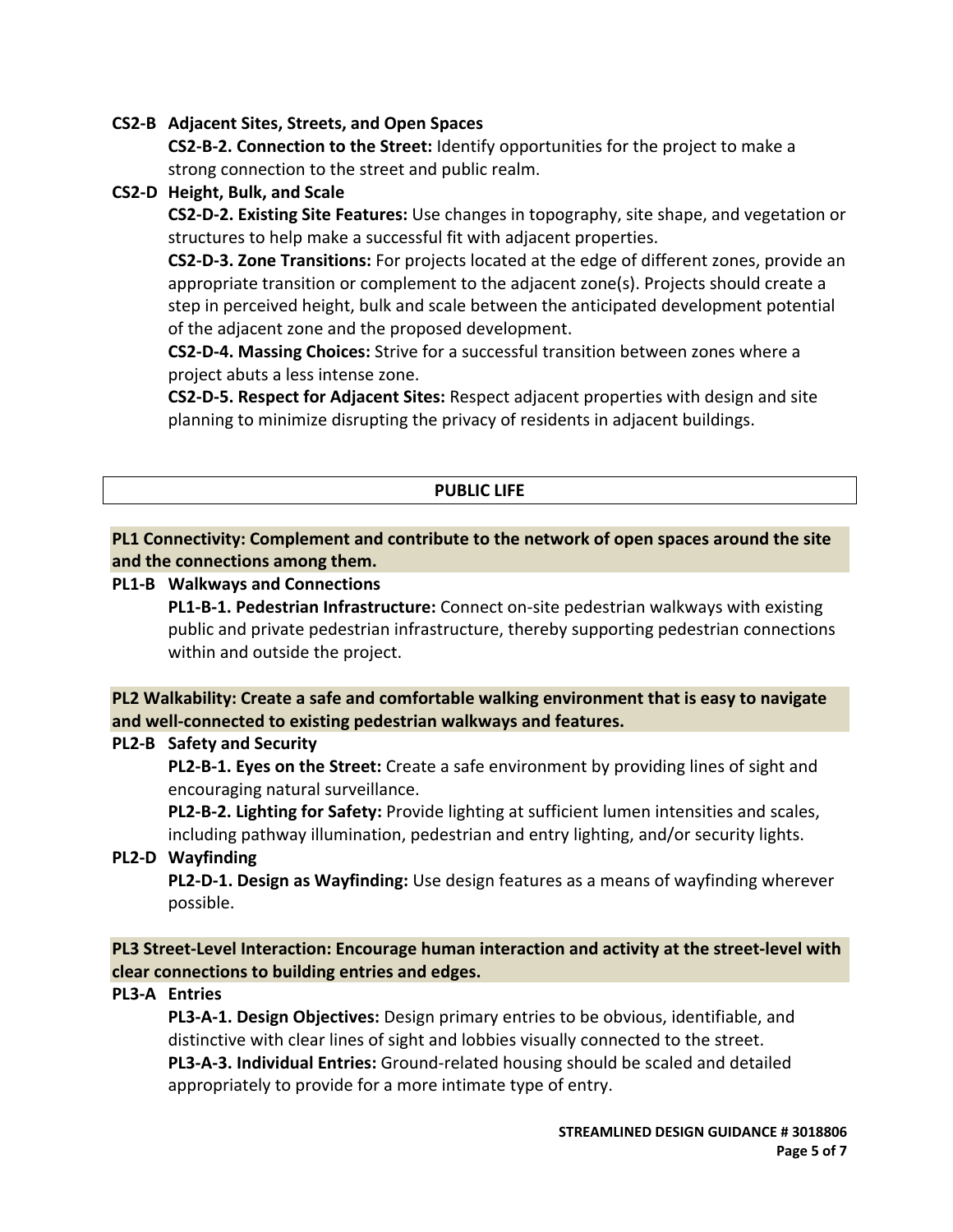#### **DESIGN CONCEPT**

# **DC1 Project Uses and Activities: Optimize the arrangement of uses and activities on site.**

#### **DC1‐B Vehicular Access and Circulation**

**DC1‐B‐1. Access Location and Design:** Choose locations for vehicular access, service uses, and delivery areas that minimize conflict between vehicles and non‐motorists wherever possible. Emphasize use of the sidewalk for pedestrians, and create safe and attractive conditions for pedestrians, bicyclists, and drivers.

# **DC2 Architectural Concept: Develop an architectural concept that will result in a unified and functional design that fits well on the site and within its surroundings.**

#### **DC2‐A Massing**

**DC2‐A‐1. Site Characteristics and Uses:** Arrange the mass of the building taking into consideration the characteristics of the site and the proposed uses of the building and its open space.

#### **DC2‐B Architectural and Facade Composition**

**DC2‐B‐1. Façade Composition:** Design all building facades—including alleys and visible roofs— considering the composition and architectural expression of the building as a whole. Ensure that all facades are attractive and well-proportioned.

**DC2‐B‐2. Blank Walls:** Avoid large blank walls along visible façades wherever possible. Where expanses of blank walls, retaining walls, or garage facades are unavoidable, include uses or design treatments at the street level that have human scale and are designed for pedestrians.

# **DC2‐C Secondary Architectural Features**

**DC2‐C‐1. Visual Depth and Interest:** Add depth to facades where appropriate by incorporating balconies, canopies, awnings, decks, or other secondary elements into the façade design. Add detailing at the street level in order to create interest for the pedestrian and encourage active street life and window shopping (in retail areas).

# **DC2‐D Scale and Texture**

**DC2‐D‐1. Human Scale:** Incorporate architectural features, elements, and details that are of human scale into the building facades, entries, retaining walls, courtyards, and exterior spaces in a manner that is consistent with the overall architectural concept

**DC2‐D‐2. Texture:** Design the character of the building, as expressed in the form, scale, and materials, to strive for a fine‐grained scale, or "texture," particularly at the street level and other areas where pedestrians predominate.

# **DC4 Exterior Elements and Finishes: Use appropriate and high quality elements and finishes for the building and its open spaces.**

#### **DC4‐A Building Materials**

**DC4‐A‐1. Exterior Finish Materials:** Building exteriors should be constructed of durable and maintainable materials that are attractive even when viewed up close. Materials that have texture, pattern, or lend themselves to a high quality of detailing are encouraged.